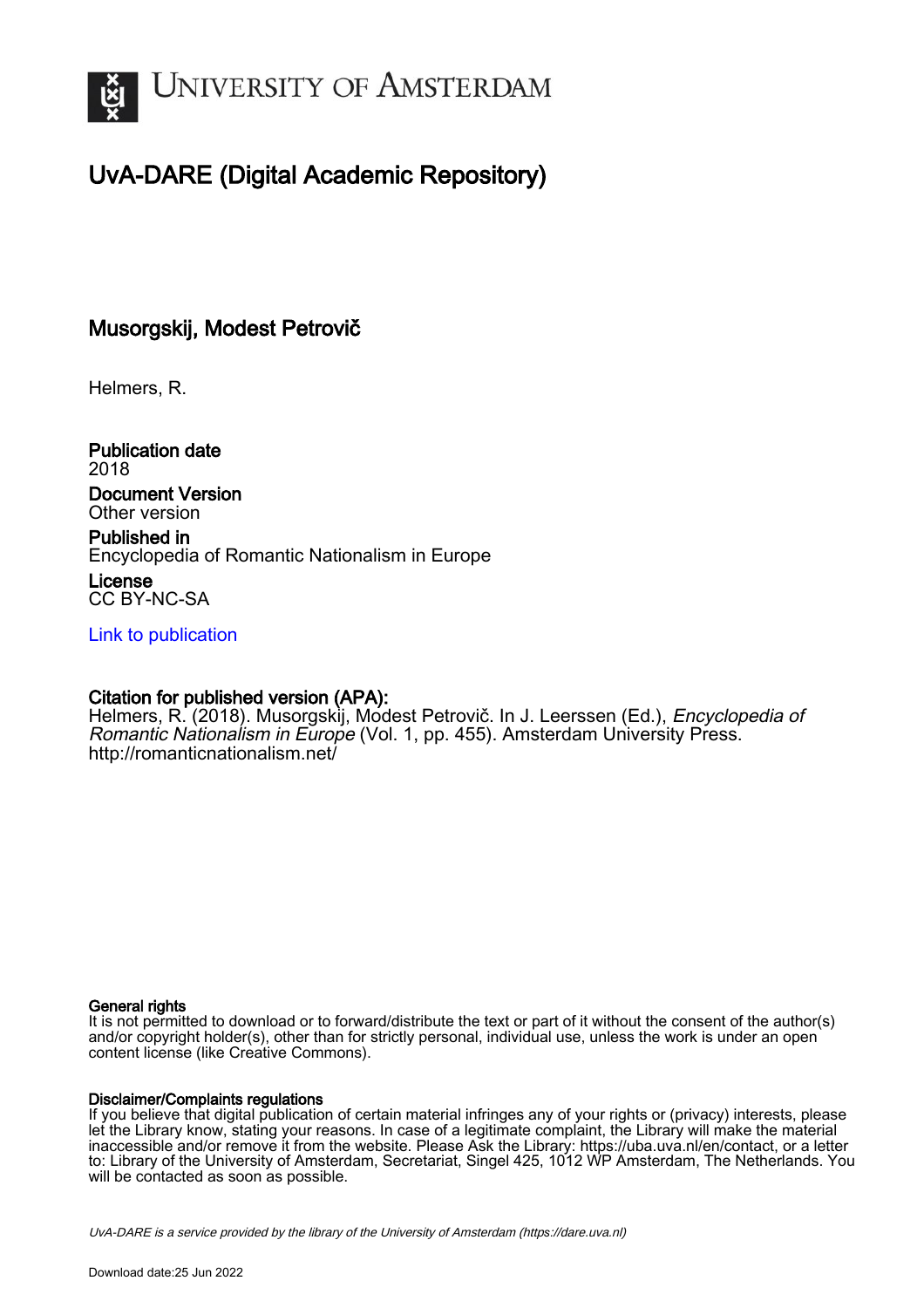## **Encyclopedia of Romantic Nationalism in Europe**

# Musorgskij Modest Petrovič

## Author: Helmers Rutger

Modest Petrovič Musorgskij (Модест Петрович Мусоргский, 1839, Karevo, Pskov district – 1881, St Petersburg) was born into an ancient land-owning family. His family destined him, the younger of two sons, for a career in the prestigious Preobraženskij regiment, but in the late 1850s his life took a different turn following meetings with musical figures such as Aleksandr Borodin, Aleksandr Dargomyžskij, César Cui, and Milij Balakirev, and the art critic Vladimir Stasov. Musorgskij, who as a young child had already been a precocious piano talent, became an apprentice of Balakirev in 1857 and abandoned military service in 1858. The emancipation of the serfs effected by Alexander II in 1861 deprived the composer of the steady income from the family estate; henceforth he would earn his keep with low-ranking civil service jobs and would remain dependent on the support of his aristocratic and musical friends.

Largely self-taught, Musorgskij was a highly idiosyncratic and intellectual artist. He characterized his art as a quest "towards new shores" and as "a means of communicating with people" an drew his inspiration and themes largely from Russian and Ukrainian sources. As he developed his own voice, he could not always count on much appreciation or understanding even among his fellowcomposers of Balakirev's circle (now known as "the Five" or "the Mighty Handful"), although Vladimir Stasov, the main ideologue and advocate of the group, remained one of his staunchest supporters.

In 1868, Dargomyžskij's opera "The Stone Guest" (begun in 1867) inspired Musorgskij's most radical experiment in operatic realism, an almost verbatim setting of Gogol's play "The Marriage" (1842), in which the composer tried to capture the thought and feeling of his characters through the faithful reproduction of the rhythm and stress patterns of Russian speech. Although this experiment was abandoned after the first act, it paved the way for the more monumental *Boris Godunov*, Musorgskij's first mature and only completed opera, based on Aleksandr Puškin's play of the same title (1831), and dealing with a dynastic crisis in the early-17th-century "Time of Troubles". The rejection of Musorgskij's original composition of 1868–69 by the Imperial Theatres prompted a second version, completed in 1872 and premiered (with substantial cuts) in 1874. In this latter version, the focus was shifted away from Tsar Boris's personal demise by the addition of not only a relatively conventional scene of love and intrigue, but also a concluding scene with a rioting crowd (taken from the historian Mykola Kostomarov rather than from Puškin or his source, Nikolaj Karamzin), which introduced "the people" as a force in history, albeit it not a very reassuring light.

No such role was played by the lower classes in Musorgskij's next operatic project, *Hovanščina* (begun in 1872), based on various historical sources and addressing another pivotal period in Russian history: the rise of Peter the Great and the religious schism between official Orthodoxy and the Old Believers. During these same years, Mussorgskij also worked on the opera "The fair at Soročincy" (begun in 1874), a Gogol comedy set in Ukraine. In both these operas, his former manner of realistic speech-song had been largely replaced by more conventional lyricism and folk song style.

Musorgskij completed neither of these two projects. His final years were increasingly clouded by